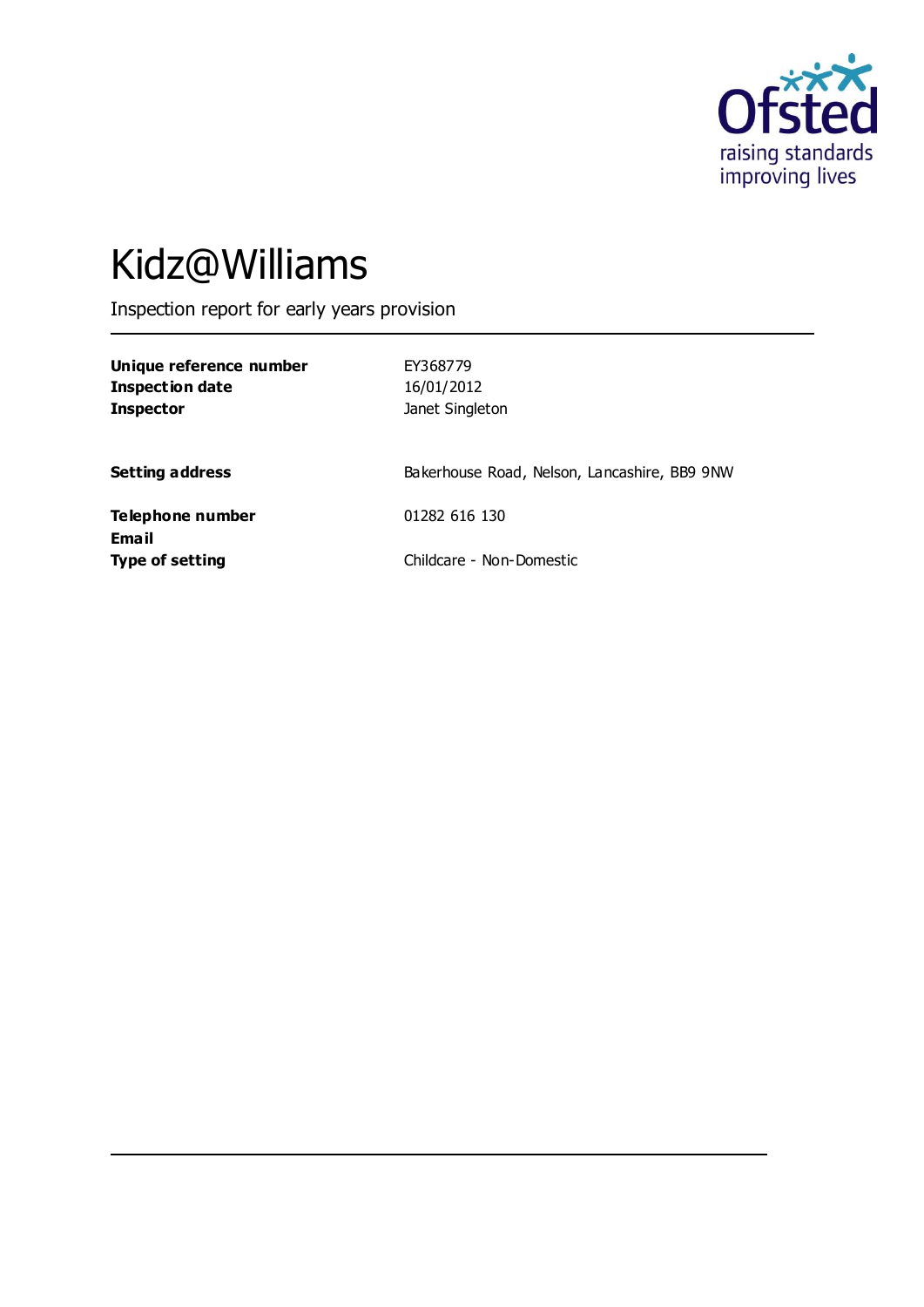The Office for Standards in Education, Children's Services and Skills (Ofsted) regulates and inspects to achieve excellence in the care of children and young people, and in education and skills for learners of all ages. It regulates and inspects childcare and children's social care, and inspects the Children and Family Court Advisory Support Service (Cafcass), schools, colleges, initial teacher training, work-based learning and skills training, adult and community learning, and education and training in prisons and other secure establishments. It assesses council children's services, and inspects services for looked after children, safeguarding and child protection.

If you would like a copy of this document in a different format, such as large print or Braille, please telephone 0300 123 1231, or email enquiries@ofsted.gov.uk.

You may copy all or parts of this document for non-commercial educational purposes, as long as you give details of the source and date of publication and do not alter the information in any way.

T: 0300 123 1231 Textphone: 0161 618 8524 E: enquiries@ofsted.gov.uk W: [www.ofsted.gov.uk](http://www.ofsted.gov.uk/)

© Crown copyright 2012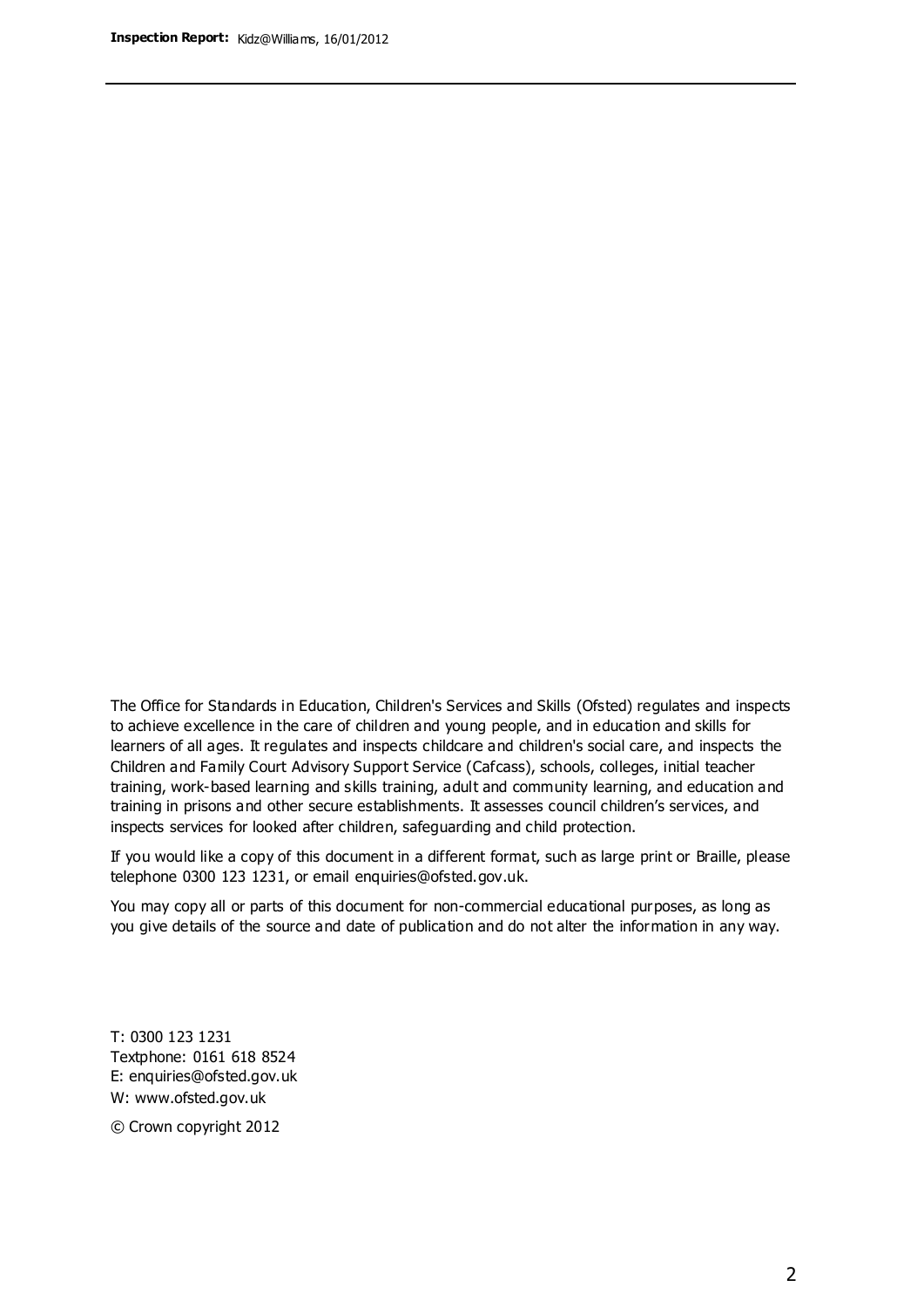## **Introduction**

This inspection was carried out by Ofsted under Sections 49 and 50 of the Childcare Act 2006 on the quality and standards of the registered early years provision. 'Early years provision' refers to provision regulated by Ofsted for children from birth to 31 August following their fifth birthday (the early years age group). The registered person must ensure that this provision complies with the statutory framework for children's learning, development and welfare, known as the *Early* Years Foundation Stage.

The provider must provide a copy of this report to all parents with children at the setting where reasonably practicable. The provider must provide a copy of the report to any other person who asks for one, but may charge a fee for this service (The Childcare (Inspection) Regulations 2008 regulations 9 and 10).

The setting also makes provision for children older than the early years age group which is registered on the voluntary and/or compulsory part(s) of the Childcare Register. This report does not include an evaluation of that provision, but a comment about compliance with the requirements of the Childcare Register is included in Annex B.

Please see our website for more information about each childcare provider. We publish inspection reports, conditions of registration and details of complaints we receive where we or the provider take action to meet the requirements of registration.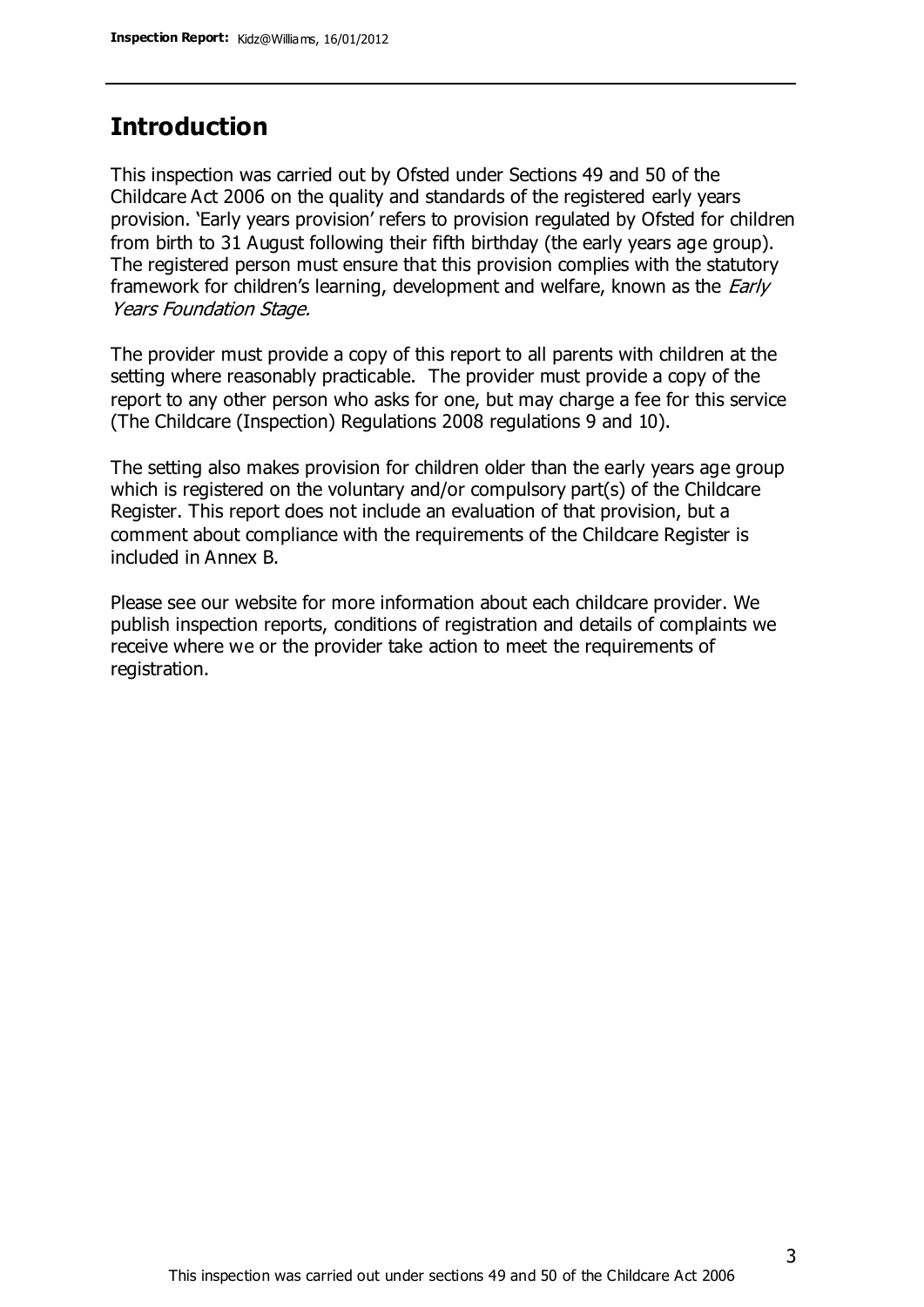## **Description of the setting**

Kidz@Williams registered under the Rocking Horse Club, Pendle Ltd in 2008. The setting is part of the Walton Lane Children's Centre and Nursery School and operates from the satellite centre at the Williams Hall, Nelson, Lancashire. The setting serves the local area and has links with the local school. It is accessible to all children and there is a fully enclosed area available for outdoor play.

The setting opens Monday to Friday for 50 weeks of the year, with sessions being held between 9am and 5pm. Children are able to attend for a variety of sessions, including a creche and playgroup. A maximum of 30 children may attend at any one time. Currently there are 30 children on roll who are within the Early Years Foundation Stage. The setting also offers care to children aged over five years. It is registered on the Early Years Register and on both the voluntary and compulsory parts of the Childcare Register. The setting supports children with special educational needs and/or disabilities and children who speak English as an additional language.

This setting employs four members of childcare staff who work in the creche and playgroup, two of whom hold appropriate early years qualifications at level 3 and one at level 4. There is also a member of staff with Qualified Teacher Status.

## **The overall effectiveness of the early years provision**

Overall the quality of the provision is outstanding.

Practitioners have an outstanding understanding of the Early Years Foundation Stage, which enables them to support children in making significant gains in their learning given their starting points. Partnerships with parents, carers and others are exemplary. All policies and required documentation are in place, reviewed and support the outstanding outcomes achieved for all children. The comprehensive systems for the evaluation of the quality of the provision are highly effective. The setting demonstrates a committed approach to maintaining continuous development.

## **What steps need to be taken to improve provision further?**

To further improve the high quality early years provision the registered person should consider:

developing further links with the indoor and outdoor environments so that children can move freely between them during their time at the setting.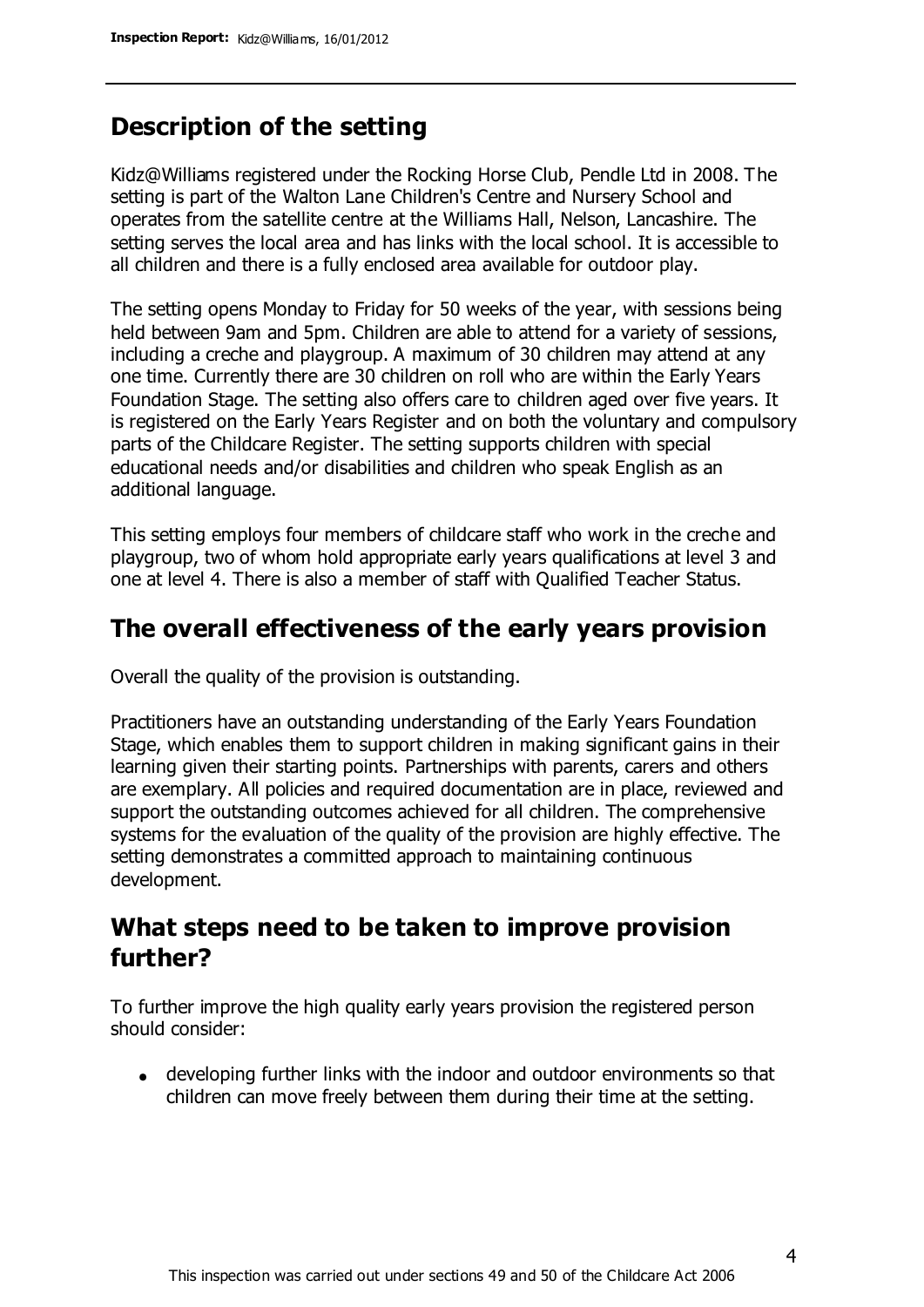## **The effectiveness of leadership and management of the early years provision**

The arrangements for safeguarding are outstanding, with highly skilled and very knowledgeable practitioners in place. A commitment to working with other agencies, for example, health and social services, ensures children are fully supported should there be any safeguarding concerns. Highly beneficial meetings are held with the special educational needs services and information is sought from other settings regarding children's progress towards the early learning goals. As a result, partnerships with others are exceptional and outcomes for children are improved. Comprehensive risk assessments for both the premises and the activities provided mean children can play and learn in a safe environment. Robust vetting procedures, which include the mapping of practitioners' qualifications and training and a record of their Criminal Records Bureau checks, further safeguard children. Induction, appraisal and training all contribute to the continued development of practitioners' skills in progressing children's overall development. The setting maintains a wide range of documentation, policies and procedures, which are regularly reviewed and contribute to the effective management of the provision. Through play, topics and the practising of the emergency evacuation procedures, children are learning about how to keep themselves and others safe.

Furniture, equipment and resources are of high quality and support the needs of the children. Through the stringent audit of the play provision and the topics provided, children's individual needs are planned for and activities evaluated to determine their success. The highly effective observation, assessment and planning procedure, combined with the exceptional intervention of practitioners to ensure all children are included, means that children's progress towards the early learning goals is outstanding.

Practitioners have excellent relationships with parents and carers. Through comprehensive and effective information sharing with parents, they work extremely well to promote continuity of care and to meet children's individual needs. Staff communicate with parents on a daily basis to share important information regarding children's individual routines and development. They are asked to contribute to their child's learning journey record, ensuring their full involvement in their child's learning and development. Parents use the information and suggestion board to contribute their ideas and thoughts about the setting, with this information used to inform future practice. They take part in a variety of sessions held at the setting and say they feel fully involved and valued. Parents have access to a wealth of information about the setting and other supporting agencies, should they require any further support. The manager's and practitioners' commitment, enthusiasm and dedication in bringing about improvement are exemplary. The internal audits of the provision, the monitoring and tracking of children's progress, and the involvement of parents in providing feedback result in a setting that has high expectations across all areas of practice. Practitioners are motivated and enthusiastic, working together to improve outcomes for children and continually develop the provision. This results in welltargeted areas for improvement. However, the outdoor area is not open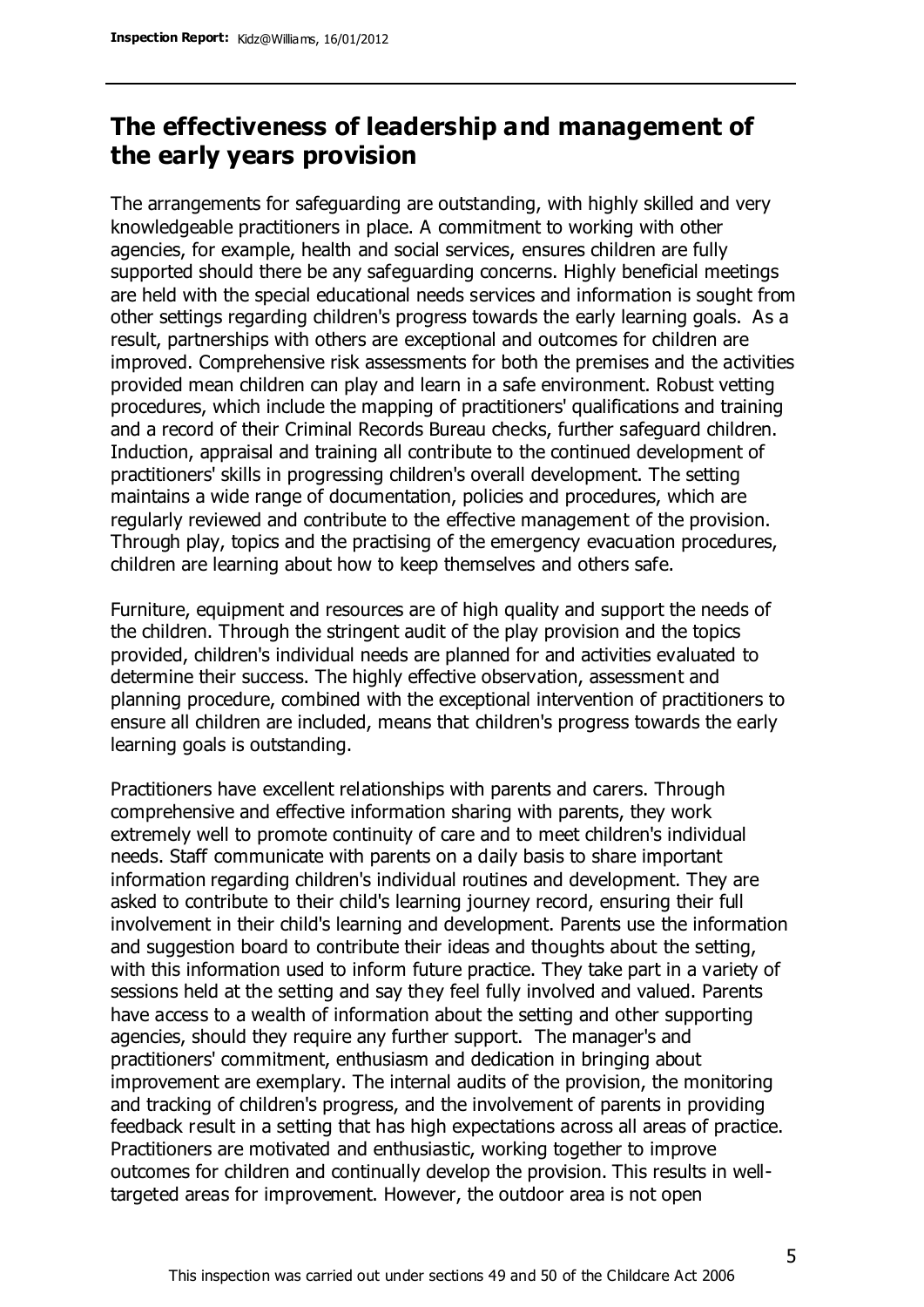throughout the whole session which limits children's choice in being able to decide if they wish to play outdoors or inside.

# **The quality and standards of the early years provision and outcomes for children**

Practitioners have excellent relationships with the children. They are actively involved and use a considerable range of teaching methods to support them in achieving outstanding outcomes in most areas. Practitioners support children at their level, sitting with them in the playroom. They ask open-ended questions so that they challenge children's thinking and learning. The highly meaningful and individual planning is monitored through the programme of assessing and mapping the children's progress against the outcomes and areas of learning. This means any gaps in children's achievement are identified and planned for. Quality of teaching is led by the early years teacher, who oversees the children's progress and ensures all children's individual needs are being met. This is carried out through monitoring their individual development and providing an inclusive approach. High quality observations completed by the practitioners are used to monitor children's progress and plan a balanced curriculum for all. The procedure used for the assessment is rigorous and individual to the child, supporting the inclusive approach aspired to by the setting.

Practitioners support children's language, communication and early literacy skills very well, skilfully engaging them in conversation about their play and taking their lead from what the children say and do. They encourage children to seek enjoyment from books as they read stories and ensure they have free access to the books. Younger children are supported exceptionally well to take part in the activities because of the practitioners' skills in engaging them; for example, they hold them in their arms to enable them to wave their ribbon to the music. They hold their hands and sing as the babies giggle, smile and enjoy the experience with the other children, feeling confident and secure with the practitioner. This approach allows the children to socialise and be supported in carrying out those activities they cannot yet do for themselves.

Through the continuous play provision, which practitioners regularly audit and evaluate, children make excellent choices and access high quality activities and experiences across all areas of learning. They count and measure as they learn about simple number concepts. They engage in role play and extend their play across other areas of learning as they use pretend food, and their imagination, to make breakfast. Through the sensitive support of practitioners, this opportunity is used to develop their understanding of healthy lifestyles. Practitioners discuss with children how milk makes you strong, and the healthy options regarding their dietary needs. Through observing and taking part in good everyday routines, they learn about hand washing before eating and after attending to their personal needs. Children show a strong sense of security through the excellent organisation of the routines and the environment, this being very safe and very welcoming; for example, practitioners reassure children when visitors are present. Practitioners make superb use of their time to support children and this contributes to their feelings of being safe. Babies show their sense of security and belonging as they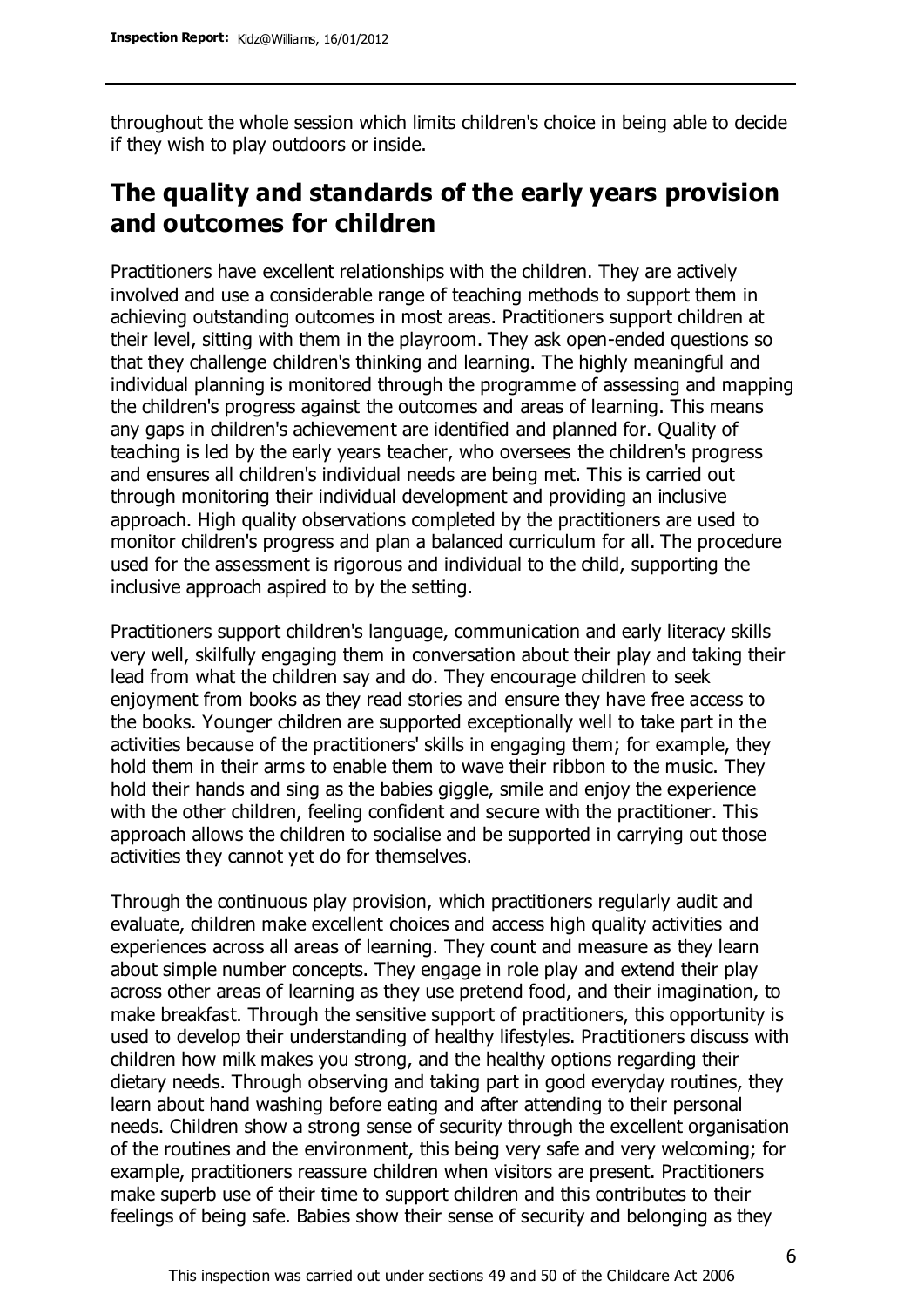are confident, moving freely throughout the setting and seeking out the resources they wish to play with. Routines from home are followed, with babies observed to be settled and secure in the setting.

Children are helped to manage their behaviour as they are reminded to sit when eating. This encourages the development of their concentration levels and listening skills necessary for their future learning. They are polite, and through play and a supportive approach they learn about taking turns and sharing. They play harmoniously and independently as they take a full and active role in their learning. They practise their skills in matching and use their co-ordination to complete the jigsaws as they persevere in putting the correct pieces together. They are enthralled and motivated to try as their level of concentration is developed. Practitioners are skilled at stimulating children through their superb use of praise and encouragement, celebrating their achievements with claps and positive expressions. This contributes to children having a positive self-image. Through talking about cultures and the differences and similarities of people and by bringing their community into the setting, the children are able to explore the world in which they live. Children are supported and valued as they are involved; for example, practitioners ask children what they would like to do and how they wish to partake in the activity.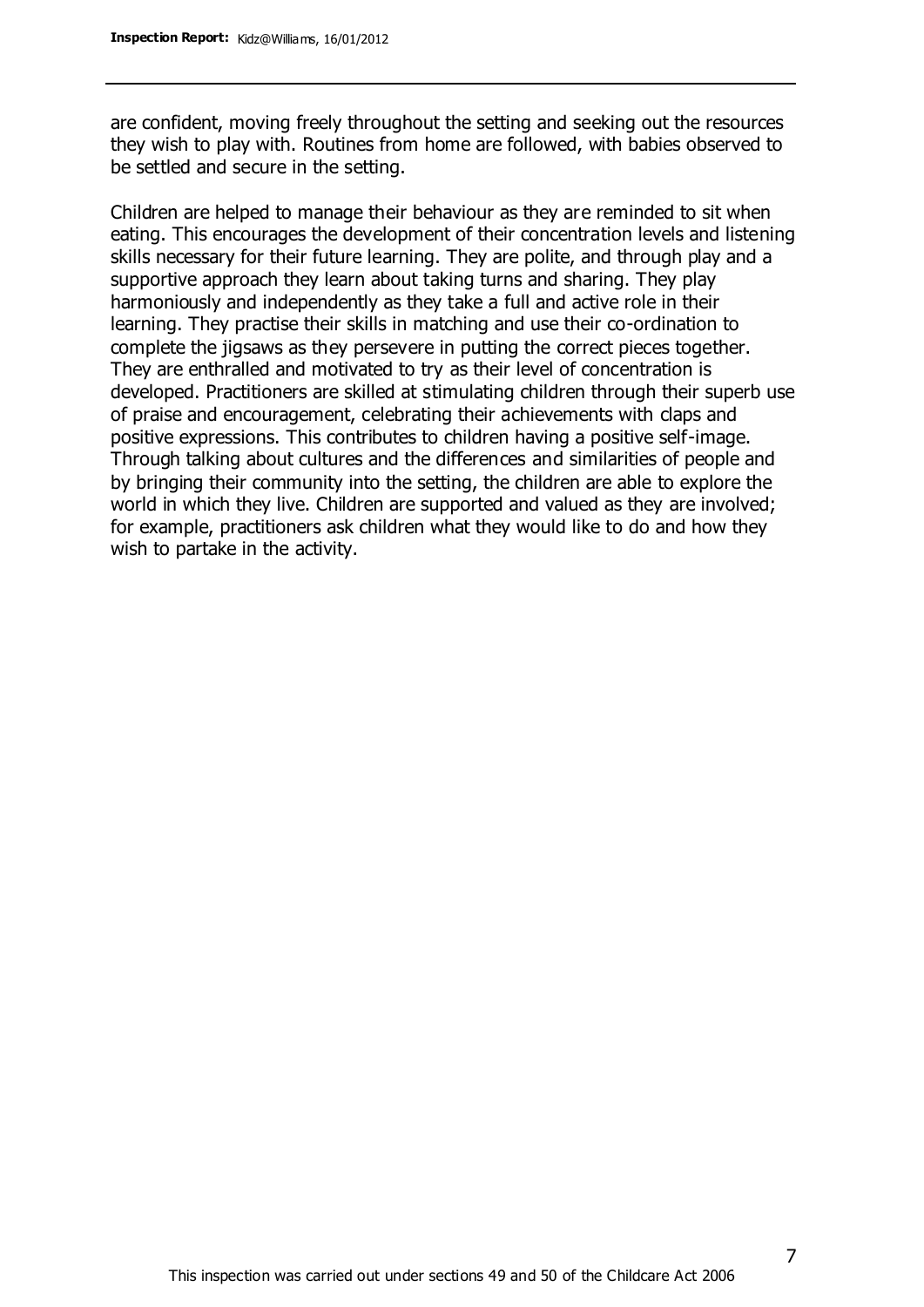# **Annex A: record of inspection judgements**

#### **The key inspection judgements and what they mean**

Grade 1 is Outstanding: this aspect of the provision is of exceptionally high quality Grade 2 is Good: this aspect of the provision is strong Grade 3 is Satisfactory: this aspect of the provision is sound Grade 4 is Inadequate: this aspect of the provision is not good enough

#### **The overall effectiveness of the early years provision**

| How well does the setting meet the needs of the<br>children in the Early Years Foundation Stage? |  |
|--------------------------------------------------------------------------------------------------|--|
| The capacity of the provision to maintain continuous                                             |  |
| improvement                                                                                      |  |

#### **The effectiveness of leadership and management of the early years provision**

| The effectiveness of leadership and management of the             |  |
|-------------------------------------------------------------------|--|
| <b>Early Years Foundation Stage</b>                               |  |
| The effectiveness of leadership and management in embedding       |  |
| ambition and driving improvement                                  |  |
| The effectiveness with which the setting deploys resources        |  |
| The effectiveness with which the setting promotes equality and    |  |
| diversity                                                         |  |
| The effectiveness of safeguarding                                 |  |
| The effectiveness of the setting's self-evaluation, including the |  |
| steps taken to promote improvement                                |  |
| The effectiveness of partnerships                                 |  |
| The effectiveness of the setting's engagement with parents and    |  |
| carers                                                            |  |

### **The quality of the provision in the Early Years Foundation Stage**

The quality of the provision in the Early Years Foundation Stage | 1

### **Outcomes for children in the Early Years Foundation Stage**

| <b>Outcomes for children in the Early Years Foundation</b>    |  |
|---------------------------------------------------------------|--|
| <b>Stage</b>                                                  |  |
| The extent to which children achieve and enjoy their learning |  |
| The extent to which children feel safe                        |  |
| The extent to which children adopt healthy lifestyles         |  |
| The extent to which children make a positive contribution     |  |
| The extent to which children develop skills for the future    |  |

Any complaints about the inspection or report should be made following the procedures set out in the guidance available from Ofsted's website: www.ofsted.gov.uk